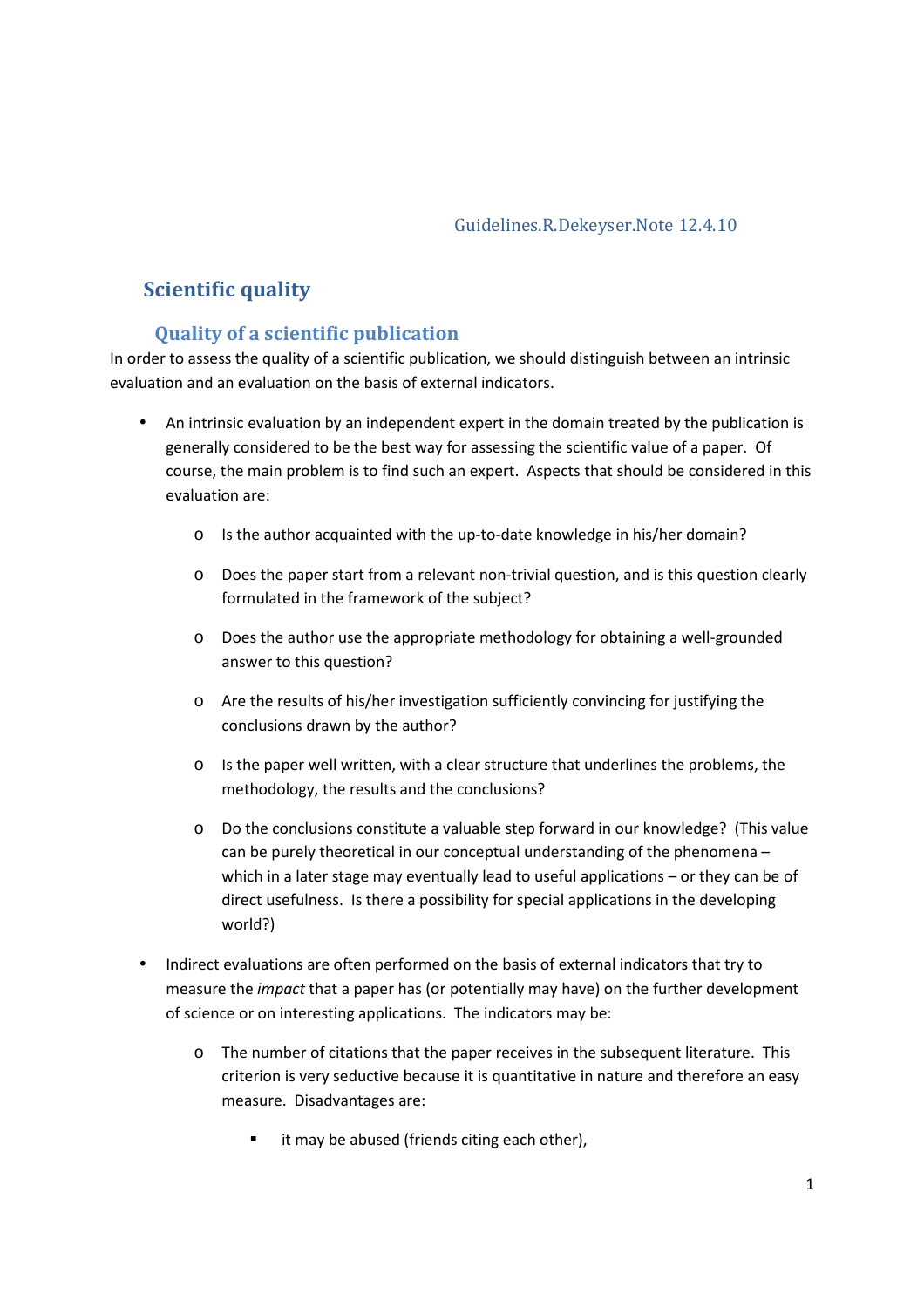- a citation may contain very negative criticism,
- **the number of citations measures more the popularity of a subject or the** size of the specific scientific community than the intrinsic value of a paper,
- **the main problem is that it can take several years before you can really** assess the value of a paper on this basis.
- o A surrogate indicator often used is the so-called "impact factor" of the journal in which the paper is published, since this measures the average number of citations received during two years by all papers in this journal. Since there is a clear correlation between this success factor of the papers and the severity of the peer review process of the journal, a high impact factor guarantees somehow a positive intrinsic evaluation. The drawbacks are nevertheless:
	- Individual articles may have citation numbers that strongly deviate from the average in the journal.
	- **Since a high impact factor gives the publisher a commercial advantage, the** selection process of a journal may be biased towards more popular subjects.
	- This modern hype of the impact factor is one of the causes of the abusively high subscription prices of some journals, which make them unaffordable for the poorer universities in the developing world. We should not encourage this...
- o Whereas the publication in a high-quality journal should certainly be appreciated, we should certainly not look down on the publication in an Open Access journal. This modern way of freely sharing the results of your research with the whole world is certainly to be preferred above burying a paper in an obscure local journal.

# **Quality of an individual researcher**

Individual researchers should be assessed on the basis of their c.v., in which their list of publications (assessed as described above) plays an important role. Other elements of the evaluation are:

- What is the number of publications relative to the number of years devoted to research, and taking into account the rest of the duties of the person (didactical and managerial tasks, other services for the community,...)?
- Taking into account the financial possibilities, does he/she participate in conferences with scientific contributions and publications in the proceedings?
- What is the scope of the subjects investigated: is there a nice spread or is the same subject treated over and over again? Whatever is the case, is this justified by the nature of the problems investigated?
- Is the environment of the researcher stimulating his/her research or does it rather work against it? How does this influence your assessment?